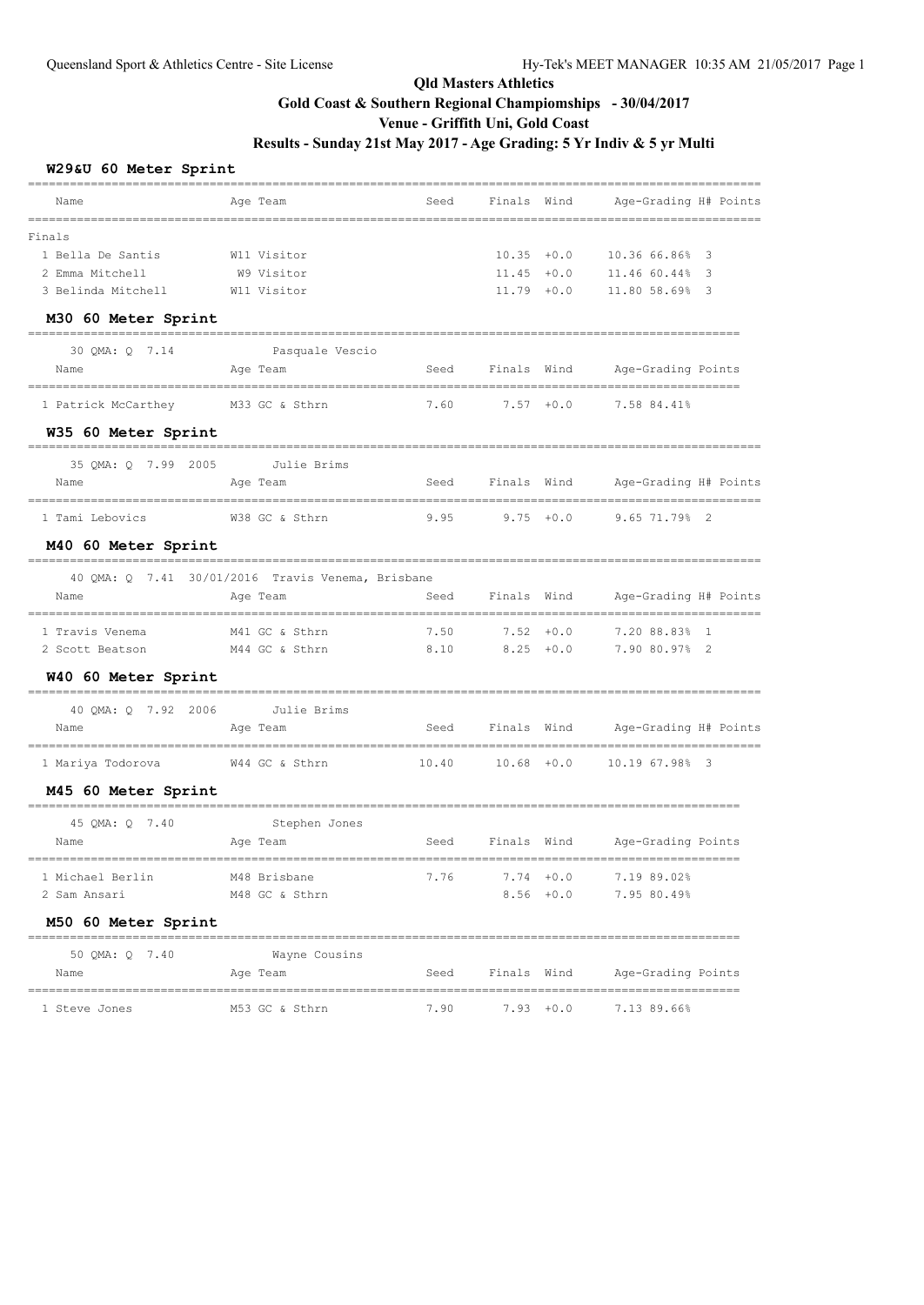| M55 60 Meter Sprint                                                                |                                                               |                  |                                                 |             |                       |
|------------------------------------------------------------------------------------|---------------------------------------------------------------|------------------|-------------------------------------------------|-------------|-----------------------|
| 55 QMA: Q 7.41<br>Name                                                             | John Wight<br>Age Team                                        | Seed             | Finals Wind                                     |             | Age-Grading Points    |
| 1 David Reid                                                                       | M59 Brisbane                                                  | 7.50             | $9.67 + 0.0$                                    |             | 8.41 76.01%           |
| M60 60 Meter Sprint                                                                |                                                               | ================ |                                                 |             |                       |
| 60 QMA: Q 8.00<br>Name                                                             | John Wight<br>Age Team                                        | Seed             | Finals Wind                                     |             | Age-Grading H# Points |
| 1 Mark McLean                                                                      | M60 Brisbane                                                  | 8.50             | $8.42 + 0.0$                                    |             | 7.08 90.26% 2         |
| M65 60 Meter Sprint                                                                |                                                               |                  |                                                 |             |                       |
| 65 OMA: 0 8.10<br>Name                                                             | Rob McDonald<br>Age Team                                      |                  | Seed Finals Wind                                |             | Age-Grading H# Points |
| 1 Paul Chaplain                                                                    | M68 Brisbane                                                  | 9.70             | $9.78 + 0.0$                                    |             | 7.93 80.67% 2         |
| W65 60 Meter Sprint                                                                |                                                               |                  |                                                 |             |                       |
| Name                                                                               | 65 QMA: Q 9.12 24/01/2016 Carol Davis, Gold Coast<br>Age Team | Seed             | Finals Wind                                     |             | Age-Grading H# Points |
| 1 Carol Davis                                                                      | W66 GC & Sthrn                                                | 9.12             | $9.40 + 0.0$                                    |             | 7.32 94.68% 2         |
| M75 60 Meter Sprint                                                                |                                                               |                  |                                                 |             |                       |
| 75 QMA: Q 8.78<br>Name                                                             | Hugh Coogan<br>Age Team                                       | Seed             | Finals Wind                                     |             | Age-Grading H# Points |
| 1 Colin Mancey                                                                     | M75 GC & Sthrn                                                |                  | $10.59 + 0.0$                                   |             | 7.84 81.59% 3         |
| W29&U 150 Meter Sprint                                                             |                                                               |                  |                                                 |             |                       |
| Name                                                                               | Age Team                                                      | Seed             | Finals Wind                                     |             | Age-Grading H# Points |
| 1 Bella De Santis<br>2 Emma Mitchell<br>3 Belinda Mitchell<br>M30 150 Meter Sprint | W11 Visitor<br>W9 Visitor<br>W11 Visitor                      |                  | $26.65 + 0.0$<br>$30.22 + 0.0$<br>$30.44 + 0.0$ |             | 3<br>3<br>3           |
| Name                                                                               | Age Team                                                      |                  | Seed Finals Wind                                |             | Age-Grading H# Points |
| =================================                                                  |                                                               |                  |                                                 |             |                       |
| 1 Patrick McCarthey M33 GC & Sthrn                                                 |                                                               |                  | 18.37 0.4                                       |             | 2                     |
| M40 150 Meter Sprint<br>Name                                                       |                                                               | Seed             |                                                 | Finals Wind |                       |
|                                                                                    | Age Team                                                      |                  |                                                 |             | Age-Grading H# Points |
| 1 Travis Venema<br>2 Scott Beatson                                                 | M41 GC & Sthrn<br>M44 GC & Sthrn                              | 17.50            | $18.13 + 0.0$<br>20.24                          | 0.4         | 1<br>$\overline{2}$   |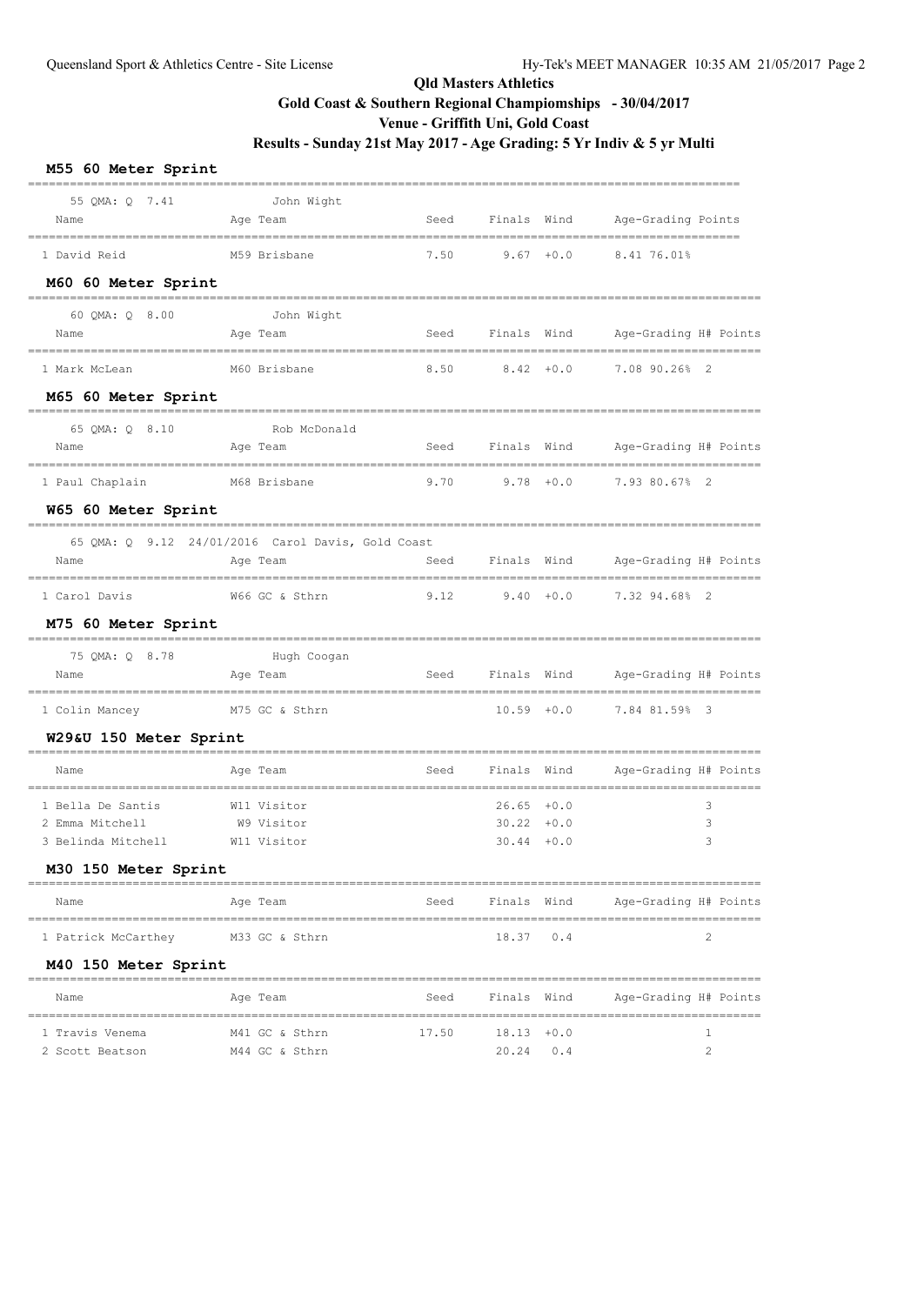#### **M45 150 Meter Sprint**

| Name                                      | Age Team       | Seed  | Finals Wind        |             | Age-Grading H# Points |
|-------------------------------------------|----------------|-------|--------------------|-------------|-----------------------|
| 1 Gary Parkinson                          | M49 GC & Sthrn |       | $18.17 + 0.0$      |             | 1                     |
| 2 Michael Berlin                          | M48 Brisbane   | 19.00 | $18.57 + 0.0$      |             | 1                     |
| 3 Andrew Barkworth                        | M46 GC & Sthrn | 19.00 | 19.20              | $+0.0$      | 1                     |
| 4 Sam Ansari                              | M48 GC & Sthrn |       | 20.94              | 0.4         | 2                     |
| M50 150 Meter Sprint                      |                |       |                    |             |                       |
| Name                                      | Age Team       | Seed  |                    | Finals Wind | Age-Grading Points    |
| 1 Steve Jones                             | M53 GC & Sthrn | 19.00 | $19.25 + 0.0$      |             |                       |
| 2 Stephen Kelly                           | M50 Brisbane   | 20.00 | $20.57 + 0.0$      |             |                       |
| M55 150 Meter Sprint                      |                |       |                    |             |                       |
| Name<br>================================= | Age Team       | Seed  | Finals Wind        |             | Age-Grading H# Points |
| -- David Reid                             | M59 Brisbane   | 22.00 | $\mathop{\rm DNF}$ | 0.4         | 2                     |
| M60 150 Meter Sprint                      |                |       |                    |             |                       |
| Name                                      | Age Team       | Seed  | Finals             | Wind        | Age-Grading H# Points |
| 1 Mark McLean                             | M60 Brisbane   | 20.00 | 20.16              | 0.4         | 2                     |
| M65 150 Meter Sprint                      |                |       |                    |             |                       |
| Name                                      | Age Team       | Seed  | Finals Wind        |             | Age-Grading H# Points |
| 1 Paul Chaplain                           | M68 Brisbane   | 26.00 | $24.03 + 0.0$      |             | 3                     |
| W65 150 Meter Sprint                      |                |       |                    |             |                       |
| Name                                      | Age Team       | Seed  | Finals Wind        |             | Age-Grading H# Points |
| 1 Carol Davis                             | W66 GC & Sthrn | 23.50 | 23.08              | 0.4         | 2                     |
| M75 150 Meter Sprint                      |                |       |                    |             |                       |
| Name                                      | Age Team       | Seed  | Finals Wind        |             | Age-Grading H# Points |
| 1 Colin Mancey                            | M75 GC & Sthrn |       | $26.35 + 0.0$      |             | 3                     |
| W29&U 300 Meter Sprint                    |                |       |                    |             |                       |
| Name                                      | Age Team       | Seed  | Finals             |             | Age-Grading H# Points |
| 1 Bella De Santis                         | W11 Visitor    |       | 64.77              |             | 64.78 50.95% 3        |
| 2 Belinda Mitchell                        | W11 Visitor    |       | 72.82              |             | 72.83 45.32% 3        |
| 3 Emma Mitchell                           | W9 Visitor     |       | 75.76              |             | 75.77 43.56% 3        |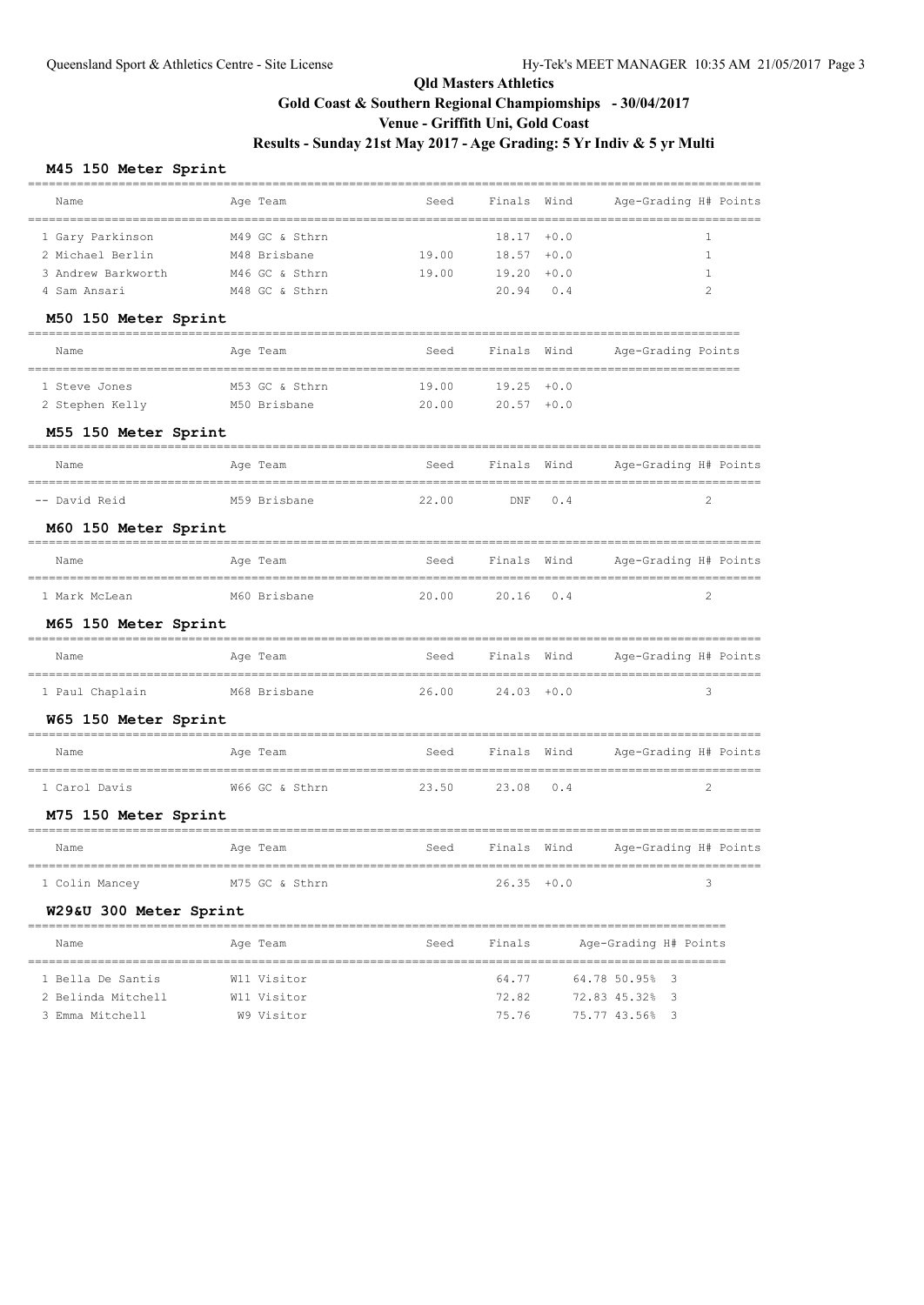#### **M40 300 Meter Sprint**

|                                     | 40 QMA: Q 37.09 2014 Graham Scully                    |       |                    |                              |
|-------------------------------------|-------------------------------------------------------|-------|--------------------|------------------------------|
| Name                                | Age Team                                              | Seed  | Finals             | Age-Grading H# Points        |
| 1 Travis Venema                     | M41 GC & Sthrn                                        | 38.00 | 39.94              | 37.19 80.67% 1               |
| -- Scott Beatson                    | M44 GC & Sthrn                                        |       | $\mathop{\rm DNF}$ | 2                            |
| M45 300 Meter Sprint                |                                                       |       |                    |                              |
|                                     | 45 QMA: Q 37.17 27/02/2016 Gary Parkinson, GC & Sthrn |       |                    |                              |
| Name                                | Age Team                                              | Seed  | Finals             | Age-Grading Points           |
| 1 Michael Berlin                    | M48 Brisbane                                          | 40.00 | 39.48              | 35.45 84.63%                 |
| 2 Gary Parkinson                    | M49 GC & Sthrn                                        |       | 40.61              | 36.47 82.27%                 |
| W45 300 Meter Sprint                |                                                       |       |                    |                              |
|                                     | 45 QMA: Q 40.29 14/08/2016 Adrienne McIvor, UQ        |       |                    |                              |
| Name                                | Age Team                                              | Seed  | Finals             | Age-Grading H# Points        |
| 1 Catherine Kirkwood W49 GC & Sthrn |                                                       |       | 54.40              | 47.55 69.41% 3               |
| M50 300 Meter Sprint                |                                                       |       |                    |                              |
| 50 QMA: Q 40.45 2008                | Joe Begley                                            |       |                    |                              |
| Name                                | Age Team                                              | Seed  | Finals             | Age-Grading H# Points        |
| 1 Stephen Kelly                     | M50 Brisbane                                          | 44.00 | 41.94              | 36.36 82.52% 2               |
| 2 Steve Jones                       | M53 GC & Sthrn                                        | 42.00 | 43.07              | 37.34 80.36% 1               |
| M60 300 Meter Sprint                |                                                       |       |                    |                              |
|                                     | 60 QMA: Q 40.76 2005 Colin Buyers                     |       |                    |                              |
| Name                                | Age Team                                              | Seed  | Finals             | Age-Grading H# Points        |
| 1 Mark McLean                       | M60 Brisbane                                          | 48.00 | 45.57              | 36.95 81.19% 2               |
| W65 300 Meter Sprint                |                                                       |       |                    |                              |
|                                     | 65 QMA: Q 49.11 29/05/2016 Carol Davis, Gold Coast    |       |                    |                              |
| Name                                | Age Team                                              | Seed  | Finals             | Age-Grading H# Points        |
| 1 Carol Davis                       | =================================<br>W66 GC & Sthrn   | 50.50 | 50.45              | 36.14 91.34% 2               |
| M65 300 Meter Sprint                |                                                       |       |                    |                              |
|                                     | 65 QMA: Q 41.75 2008 Colin Buyers                     |       |                    |                              |
| Name                                | Age Team                                              | Seed  |                    | Finals Age-Grading H# Points |
| 1 Paul Chaplain M68 Brisbane        |                                                       | 55.00 | 53.38              | 41.93 71.54% 2               |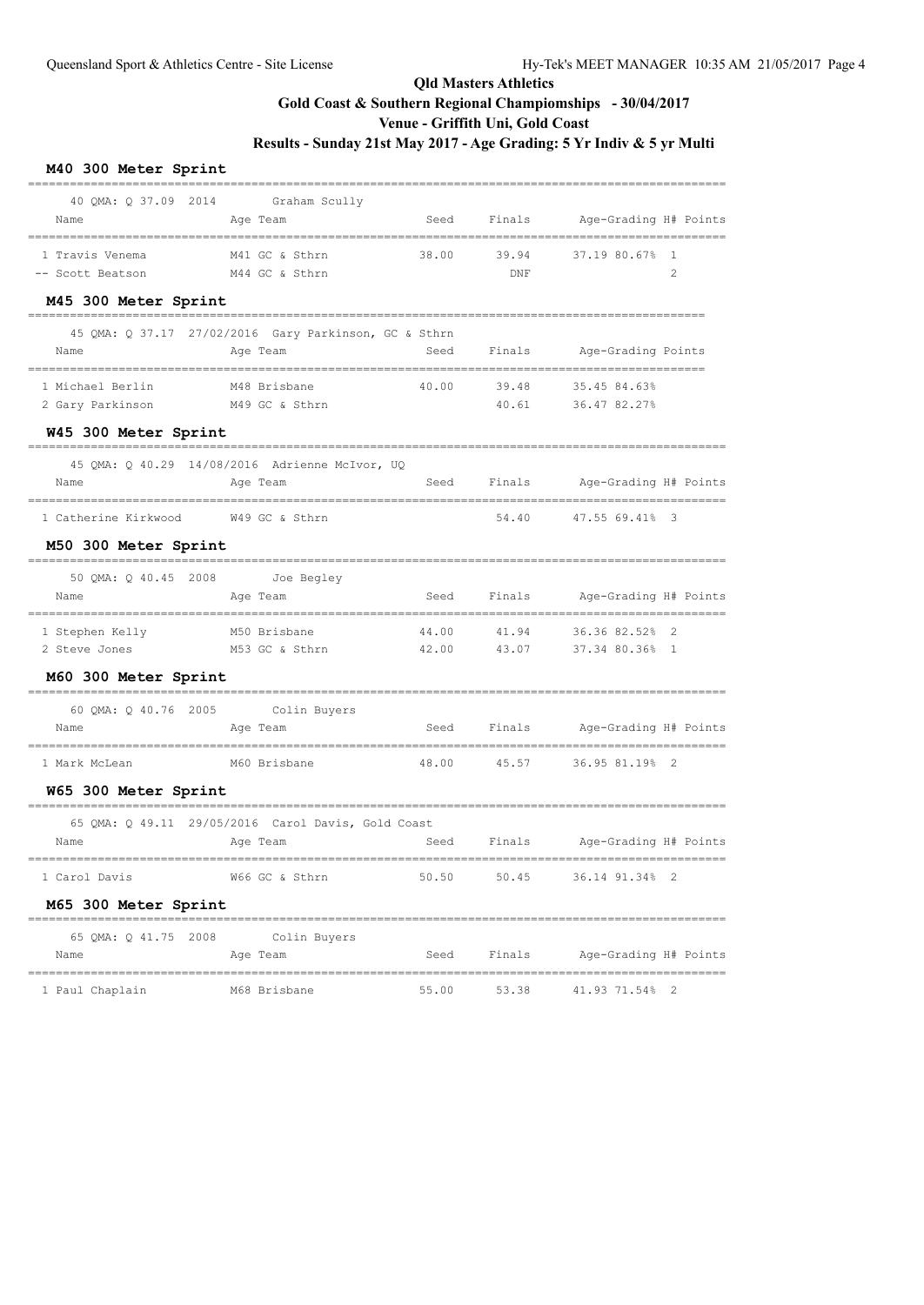#### **M75 300 Meter Sprint**

| on werer phrinr                  |                |                              |                                 |         |                                                         |                         |
|----------------------------------|----------------|------------------------------|---------------------------------|---------|---------------------------------------------------------|-------------------------|
| 75 QMA: Q 45.03 2012             |                | Hugh Coogan                  |                                 |         |                                                         |                         |
| Name                             | Age Team       |                              | Seed                            | Finals  | Age-Grading H# Points                                   |                         |
| 1 Colin Mancey                   | M75 GC & Sthrn |                              |                                 | 60.62   | 41.13 72.95%                                            | $\overline{\mathbf{3}}$ |
| W29&U 600 Meter Run              |                |                              |                                 |         |                                                         |                         |
| Name                             | Age Team       |                              | Seed<br>_______________________ | Finals  | Age-Grading H# Points                                   |                         |
| 1 Bella De Santis                | W11 Visitor    |                              |                                 | 2:38.11 | 2:38.12 50.60%                                          | $\mathfrak{D}$          |
| 2 Emma Mitchell                  | W9 Visitor     |                              |                                 | 2:57.96 | 2:57.97 44.95%                                          | $\mathcal{L}$           |
| 3 Belinda Mitchell               | W11 Visitor    |                              |                                 | 3:19.17 | 3:19.18 40.17%                                          | $\overline{2}$          |
| W45 600 Meter Run                |                |                              |                                 |         |                                                         |                         |
| Name                             | Age Team       |                              | Seed                            | Finals  | Age-Grading H# Points                                   |                         |
| 1 Catherine Kirkwood             | W49 GC & Sthrn |                              |                                 | 2:05.80 | $1:52.63$ 71.03% 2                                      |                         |
| M45 600 Meter Run                |                |                              |                                 |         |                                                         |                         |
| Name                             | Age Team       |                              | Seed                            | Finals  | Age-Grading Points                                      |                         |
| 1 Gary Parkinson                 | M49 GC & Sthrn |                              |                                 | 1:37.74 | 1:28.48 81.55%                                          |                         |
| W50 600 Meter Run                |                |                              |                                 |         |                                                         |                         |
| Name<br>======================== | Age Team       |                              | Seed<br>========                | Finals  | Age-Grading Points                                      |                         |
| 1 Karen Lakin                    | W53 GC & Sthrn |                              |                                 | 2:08.97 | 1:50.29 72.54%                                          |                         |
| M50 600 Meter Run                |                |                              |                                 |         |                                                         |                         |
| Name                             | Age Team       |                              | Seed                            | Finals  | Age-Grading Points                                      |                         |
| 1 Stephen Kelly                  | M50 Brisbane   |                              | 1:40.00                         | 1:39.23 | 1:26.39 83.51%                                          |                         |
| M60 600 Meter Run                |                | ____________________________ |                                 |         |                                                         |                         |
| Name                             | Age Team       |                              | Seed                            | Finals  | Age-Grading Points<br>_________________________________ |                         |
| 1 Mark McLean                    | M60 Brisbane   |                              | 2:12.00                         | 1:52.47 | 1:30.96 79.33%                                          |                         |
| M75 600 Meter Run                |                |                              |                                 |         |                                                         |                         |
| Name                             | Age Team       |                              | Seed                            | Finals  | Age-Grading H# Points                                   |                         |
|                                  |                |                              |                                 |         |                                                         |                         |

1 Colin Mancey M75 GC & Sthrn 2:28.42 1:39.43 72.56% 2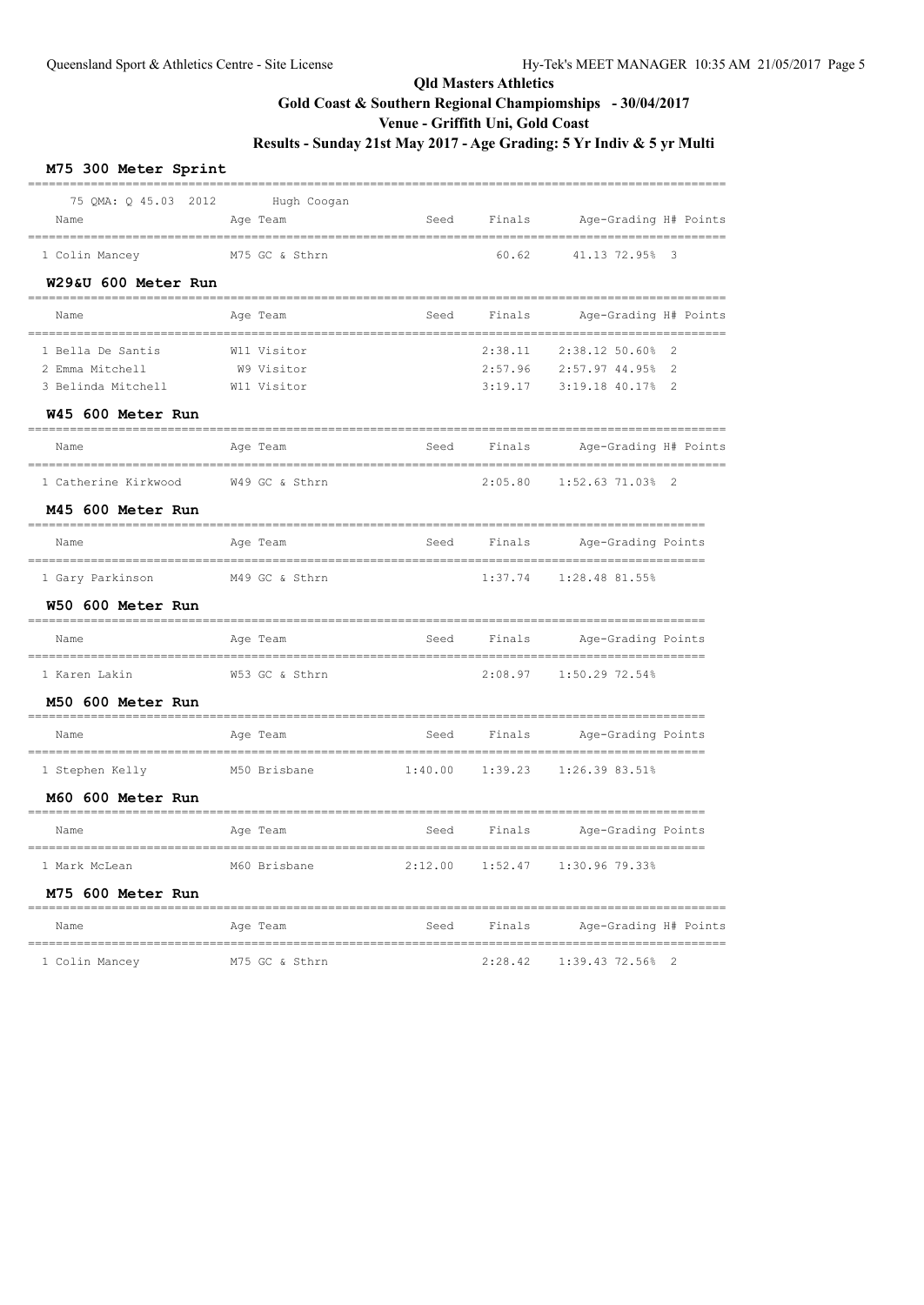| M65 3000 Meter Run                                                    |          |                |      |          |      |                                                      |
|-----------------------------------------------------------------------|----------|----------------|------|----------|------|------------------------------------------------------|
| 65 QMA: Q 10:30.50<br>Name                                            | Age Team | Alan Bradford  | Seed | Finals   |      | Age-Grading Points                                   |
| 1 Rodney Lyons                                                        |          | M65 GC & Sthrn |      | 13:34.19 |      | 10:43.05 68.42%                                      |
| M70 3000 Meter Run<br>-------------------                             |          |                |      |          |      |                                                      |
| 70 QMA: Q 11:26.80<br>Name                                            | Age Team | Colin McLeod   | Seed | Finals   |      | Age-Grading Points                                   |
| 1 Jim Woodriff                                                        |          | M70 SC & Nthn  |      | 12:35.84 |      | 9:25.90 77.75%                                       |
| M45 High Jump                                                         |          |                |      |          |      |                                                      |
| Name                                                                  | Age Team |                | Seed | Finals   |      | Age-Grading Points                                   |
| 1 Michael Berlin                                                      |          | M48 Brisbane   |      | 1.65m    |      | 1.81m 74.32%                                         |
| M55 High Jump                                                         |          |                |      |          |      |                                                      |
| Name                                                                  | Age Team |                | Seed | Finals   |      | Age-Grading Points                                   |
| 1 Brian Key                                                           |          | M56 GC & Sthrn |      |          |      | 1.50m 1.84m 75.00%                                   |
| W55 High Jump                                                         |          |                |      |          |      |                                                      |
| Name                                                                  | Age Team |                | Seed | Finals   |      | Age-Grading Points                                   |
| 1 Deann Mayfield                                                      |          | W55 Brisbane   |      |          |      | 1.45m 1.88m 90.06%                                   |
| M60 High Jump                                                         |          |                |      |          |      |                                                      |
| Name                                                                  | Age Team |                | Seed | Finals   |      | Age-Grading Points                                   |
| 1 Mark McLean                                                         |          | M60 Brisbane   |      | 1.35m    |      | 1.75m 71.81%                                         |
| M30 Long Jump                                                         |          |                |      |          |      |                                                      |
| -------------------------<br>30 QMA: Q 7.20m<br>Name                  | Age Team | Matt McEwen    | Seed | Finals   | Wind | Age-Grading Points                                   |
| 1 Patrick McCarthey                                                   |          | M33 GC & Sthrn |      |          |      | --------------------------<br>5.88m NWI 5.88m 65.70% |
| W35 Long Jump                                                         |          |                |      |          |      |                                                      |
| 35 QMA: Q 5.89m 1983<br>Name                                          | Age Team | Jan Hynes      |      |          |      | Seed Finals Wind Age-Grading Points                  |
| .==================================<br>1 Tami Lebovics M38 GC & Sthrn |          |                |      |          |      | 3.77m NWI 3.95m 52.65%                               |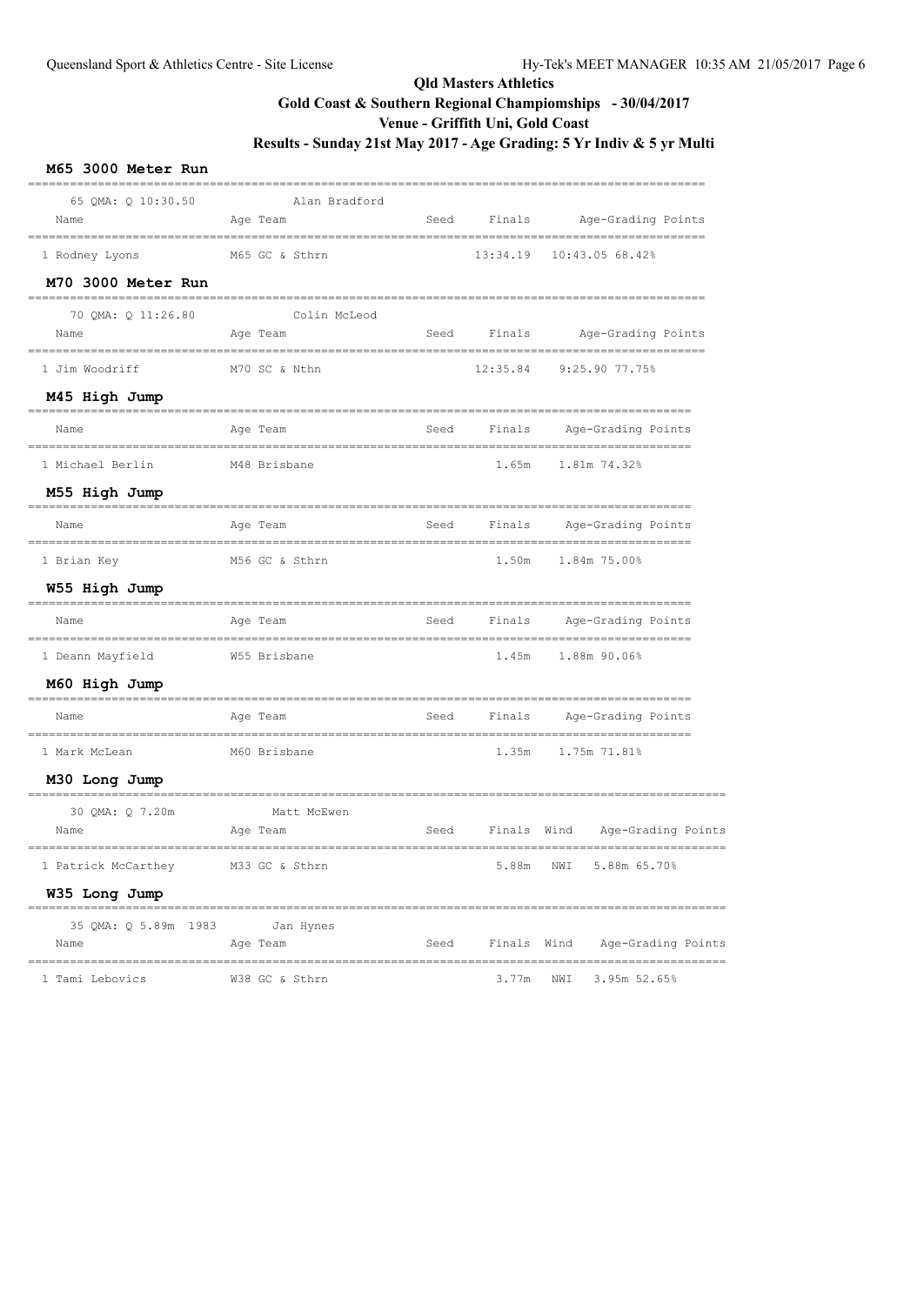| M40 Long Jump                   |                                         |      |             |     |                                       |
|---------------------------------|-----------------------------------------|------|-------------|-----|---------------------------------------|
| 40 OMA: 0 6.22m<br>Name         | Garry Donaldson<br>Age Team             | Seed | Finals Wind |     | Age-Grading Points                    |
| 1 Scott Beatson                 | M44 GC & Sthrn                          |      | 4.24m       | NWI | 4.62m 51.64%                          |
| M60 Long Jump                   |                                         |      |             |     |                                       |
| 60 OMA: 0 4.98m<br>Name         | Harry Giles<br>Age Team                 | Seed | Finals Wind |     | Age-Grading Points                    |
| 1 Mark McLean                   | M60 Brisbane                            |      | 4.46m       | NWI | 6.27m 70.13%                          |
| W65 Long Jump                   |                                         |      |             |     |                                       |
| 65 OMA: 0 4.02m 2015<br>Name    | Wilma Perkins, Lyon, France<br>Age Team | Seed | Finals Wind |     | Age-Grading Points                    |
| 1 Carol Davis                   | W66 GC & Sthrn                          |      | 3.72m       | NWI | 5.78m 77.02%                          |
| M40 Discus Throw                |                                         |      |             |     |                                       |
| Name                            | Age Team                                | Seed | Finals      |     | Age-Grading Points                    |
| 1 Rene Doel<br>2 Leigh Mitchell | M41 GC & Sthrn<br>M43 GC & Sthrn        |      | 30.54m      |     | 33.63m 45.41%<br>23.38m 25.75m 34.76% |
| W45 Discus Throw                |                                         |      |             |     |                                       |
| Name                            | Age Team                                | Seed | Finals      |     | Age-Grading Points                    |
| 1 Althea Mackie                 | W47 GC & Sthrn                          |      |             |     | 23.44m 28.26m 36.80%                  |
| M45 Discus Throw                |                                         |      |             |     |                                       |
| Name                            | Age Team                                | Seed | Finals      |     | Age-Grading Points                    |
| 1 Richard Harris                | M46 GC & Sthrn                          |      | 36.97m      |     | 44.54m 60.13%                         |
| M55 Discus Throw                | ____________________________            |      |             |     | ---------------------------------     |
| Name                            | Age Team                                | Seed | Finals      |     | Age-Grading Points                    |
| 1 Michael Kirkby                | M56 GC & Sthrn                          |      |             |     | 31.38m 34.84m 47.03%                  |
| M60 Discus Throw                |                                         |      |             |     |                                       |
| Name                            | Age Team                                | Seed |             |     | Finals Age-Grading Points             |
| 1 Mark McLean                   | M60 Brisbane                            |      |             |     | 30.01m 31.89m 43.06%                  |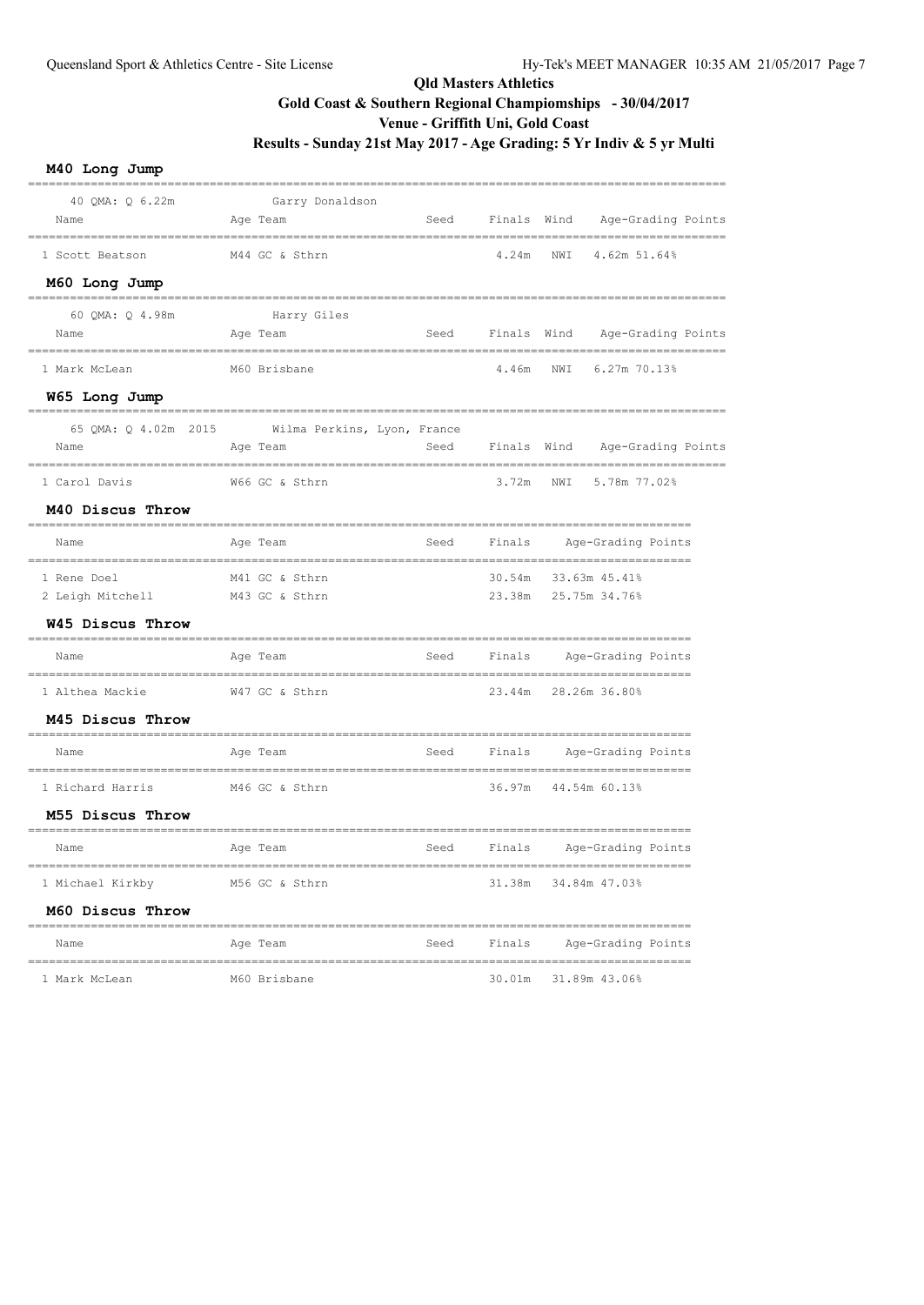#### **M70 Discus Throw**

| Name                           | Age Team             | Seed | Finals | Age-Grading Points                   |
|--------------------------------|----------------------|------|--------|--------------------------------------|
| 1 Stan Perkins                 | M70 Brisbane         |      | 22.74m | 29.06m 39.23%                        |
| M80 Discus Throw               |                      |      |        |                                      |
| Name                           | Age Team             | Seed | Finals | Age-Grading Points                   |
| 1 Bill McMullen                | M83 GC & Sthrn       |      | 21.33m | 35.06m 47.34%                        |
| M40 Hammer Throw               |                      |      |        |                                      |
| Name                           | Age Team             | Seed | Finals | Age-Grading Points                   |
| 1 Rene Doel                    | M41 GC & Sthrn       |      | 33.27m | 37.43m 43.16%                        |
| 2 Leigh Mitchell               | M43 GC & Sthrn       |      | 23.95m | 26.94m 31.07%                        |
| M45 Hammer Throw               |                      |      |        |                                      |
| Name                           | Age Team             | Seed | Finals | Age-Grading Points                   |
| 1 Richard Harris               | M46 GC & Sthrn       |      | 33.19m | 41.14m 47.43%                        |
| W45 Hammer Throw               |                      |      |        |                                      |
| Name                           | Age Team             | Seed | Finals | Age-Grading Points                   |
| 1 Althea Mackie                | W47 GC & Sthrn       |      | 36.68m | 46.64m 60.58%                        |
| M55 Hammer Throw               |                      |      |        |                                      |
| Name                           | Age Team             | Seed | Finals | Age-Grading Points                   |
| 1 Michael Kirkby               | M56 GC & Sthrn       |      | 23.48m | 30.86m 35.58%                        |
| M70 Hammer Throw               |                      |      |        |                                      |
| Name<br>---------------------- | Age Team             | Seed | Finals | Age-Grading Points                   |
| 1 Stan Perkins                 | M70 Brisbane         |      | 20.45m | 29.70m 34.24%                        |
| M80 Hammer Throw               |                      |      |        |                                      |
| Name                           | Age Team             | Seed | Finals | ==============<br>Age-Grading Points |
| 1 Bill McMullen                | M83 GC & Sthrn       |      | 22.13m | 41.28m 47.59%                        |
| M40 Weight Throw               |                      |      |        |                                      |
| Name                           | --------<br>Age Team | Seed | Finals | Age-Grading Points                   |
| 1 Rene Doel                    | M41 GC & Sthrn       |      | 10.46m | 11.39m 44.08%                        |
| 2 Leigh Mitchell               | M43 GC & Sthrn       |      | 8.88m  | 9.67m 37.42%                         |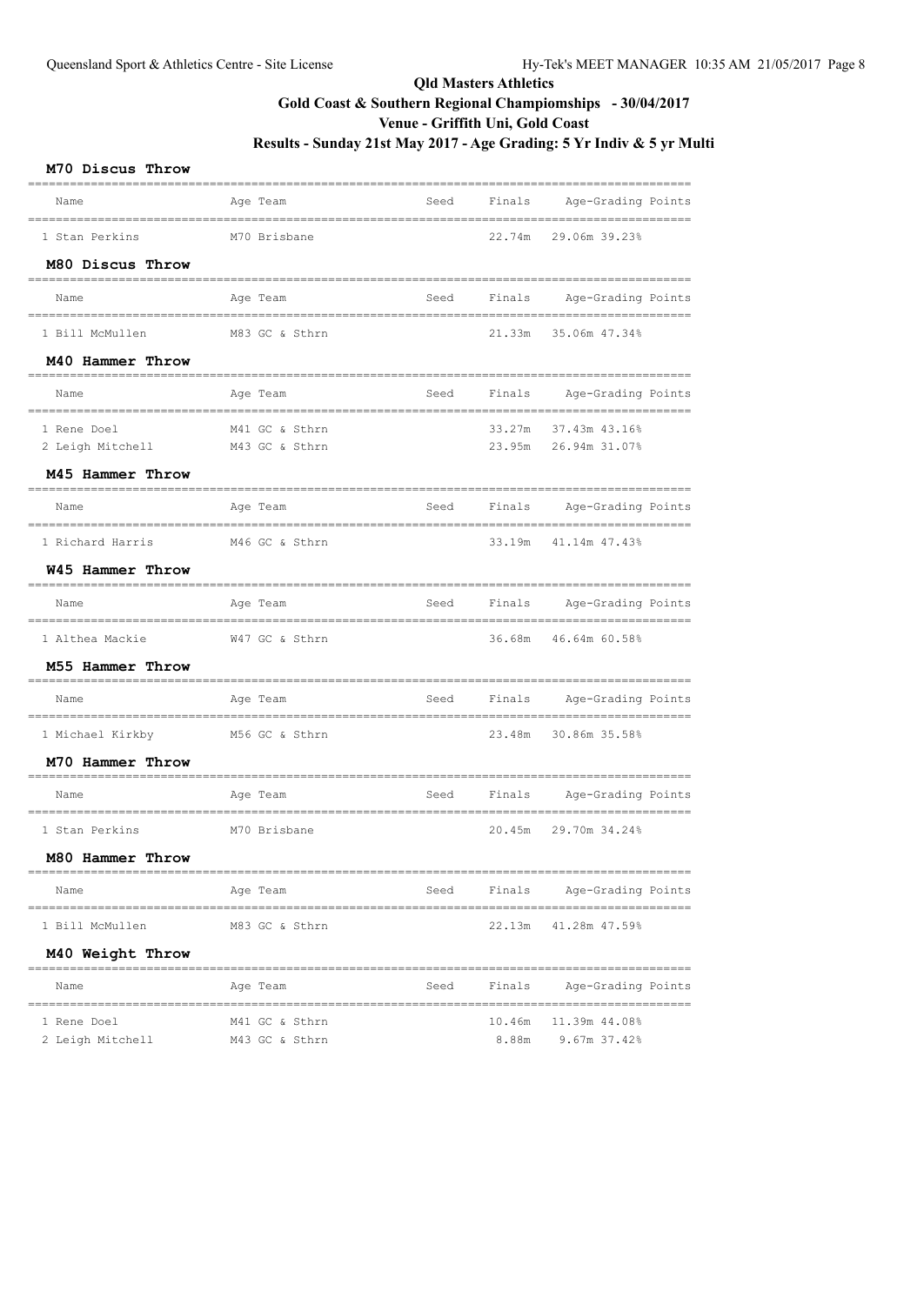#### **M45 Weight Throw**

| Name                            | Age Team<br>------------------------------------            |      |             | Seed Finals Age-Grading Points |
|---------------------------------|-------------------------------------------------------------|------|-------------|--------------------------------|
| 1 Richard Harris                | M46 GC & Sthrn                                              |      | 11.21m      | 13.11m 50.70%                  |
| W45 Weight Throw                | ---------------------                                       |      |             |                                |
| Name                            | Age Team                                                    | Seed | Finals      | Age-Grading Points             |
| 1 Althea Mackie                 | W47 GC & Sthrn                                              |      | 11.63m      | 15.06m 63.83%                  |
| M55 Weight Throw                | ===============                                             |      |             |                                |
| Name                            | Age Team                                                    |      |             | Seed Finals Age-Grading Points |
| 1 Michael Kirkby                | M56 GC & Sthrn                                              |      |             | 12.12m  13.60m  52.60%         |
| M70 Weight Throw                |                                                             |      |             |                                |
| Name                            | Age Team<br>_______________________                         |      | Seed Finals | Age-Grading Points             |
| 1 Stan Perkins                  | M70 Brisbane                                                |      | 8.11m       | 9.25m 35.77%                   |
| M80 Weight Throw                |                                                             |      |             |                                |
| Name                            | Age Team                                                    |      |             | Seed Finals Age-Grading Points |
| 1 Bill McMullen                 | M83 GC & Sthrn                                              |      |             | 8.61m 11.23m 43.42%            |
| M40 Super Weight 56lb           | ---------------                                             |      |             |                                |
|                                 | 40 QMA: Q 10.48m 2010 Darron Haworth                        |      |             |                                |
| Name                            | Age Team                                                    |      |             | Seed Finals Age-Grading Points |
| 1 Rene Doel                     | M41 GC & Sthrn                                              |      | 6.80m       |                                |
| 2 Leigh Mitchell M43 GC & Sthrn |                                                             |      | 4.84m       |                                |
| M45 Super Weight 56lb           |                                                             |      |             |                                |
|                                 | 45 QMA: Q 7.45m 2016 Richard Harris - 561b                  |      |             |                                |
| Name                            | Age Team                                                    |      |             | Seed Finals Age-Grading Points |
| 1 Richard Harris                | M46 GC & Sthrn                                              |      | 6.90m       |                                |
| W45 Super Weight 56lb           |                                                             |      |             |                                |
|                                 | 45 QMA: Q 5.16m 10/01/2016 Althea Mackie - 561b, Gold Coast |      |             |                                |
| Name                            | Age Team                                                    |      | Seed Finals | Age-Grading Points             |
|                                 |                                                             |      |             |                                |

| 1 Althea Mackie<br>. |  | W47 GC & Sthrn |  | 3.81m |
|----------------------|--|----------------|--|-------|
|                      |  |                |  |       |